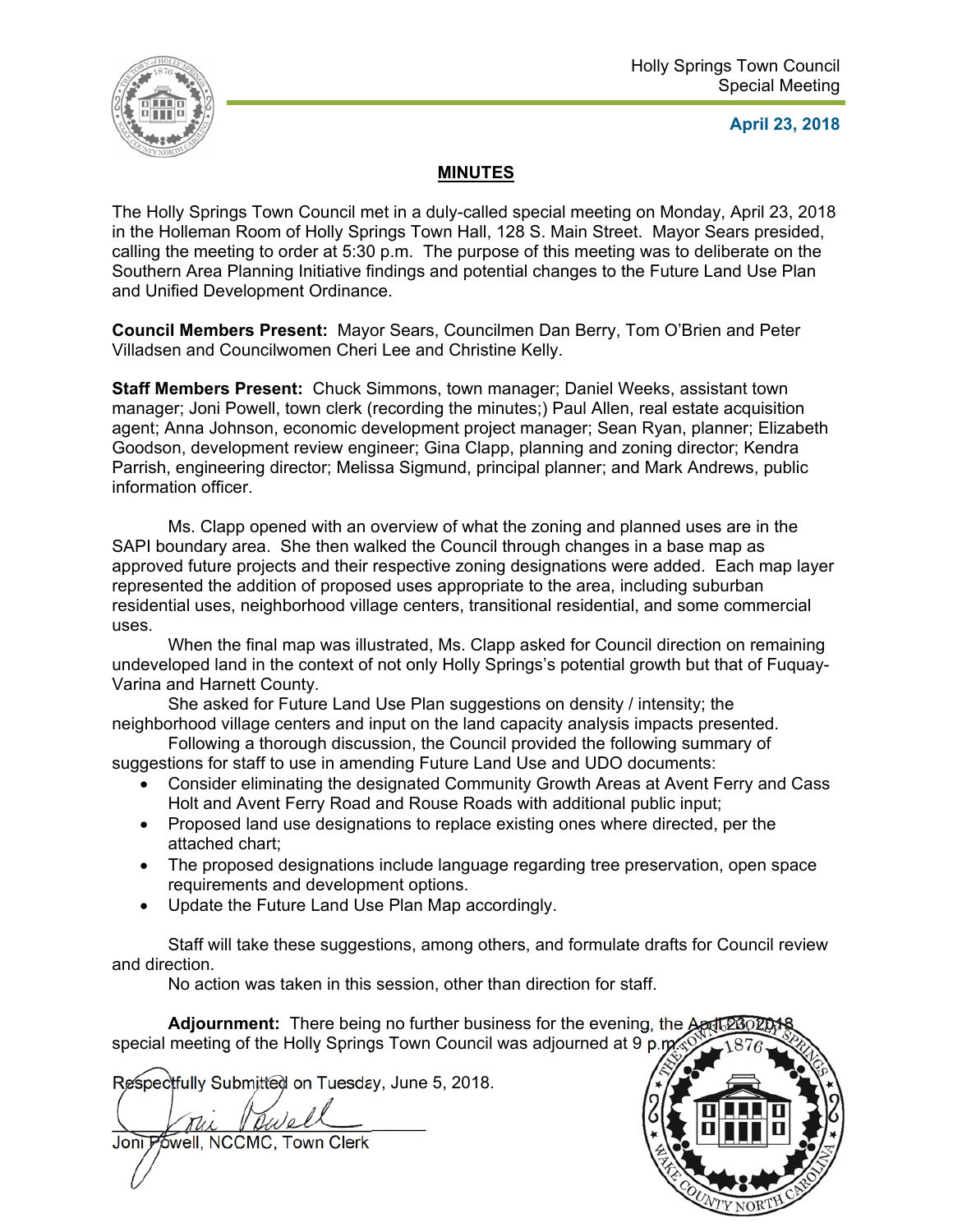| <b>Existing Future Land Use Designations</b>                                                                                                                                                                                                                                                                                                                                                                                                                                                                                                                                                                                                                                                                                                                                                                                                                                                                                                                                                                                                                                                                                                                                                                                                               | <b>Proposed Council Directed Future Land Use Designations</b>                                                                                                                                                                                                                                                                                                                                                  |
|------------------------------------------------------------------------------------------------------------------------------------------------------------------------------------------------------------------------------------------------------------------------------------------------------------------------------------------------------------------------------------------------------------------------------------------------------------------------------------------------------------------------------------------------------------------------------------------------------------------------------------------------------------------------------------------------------------------------------------------------------------------------------------------------------------------------------------------------------------------------------------------------------------------------------------------------------------------------------------------------------------------------------------------------------------------------------------------------------------------------------------------------------------------------------------------------------------------------------------------------------------|----------------------------------------------------------------------------------------------------------------------------------------------------------------------------------------------------------------------------------------------------------------------------------------------------------------------------------------------------------------------------------------------------------------|
| <b>Low Density Residential</b><br>This land use designation is intended to provide areas for large lot development, and<br>to provide for limited public and institutional uses that are compatible with a low<br>density residential area. The low-density development designation allows up to 2 units<br>per acre, which will promote the conservation of desirable characteristics of the land,<br>preserve agriculture land, and protect rural areas from the encroachment of scattered<br>urban-type uses that may inhibit the overall development of the community. This land<br>use designation should be located near the periphery of the planning boundary in<br>areas not expected to be developed for intensive urban or suburban uses. The<br>designation is envisioned to provide accommodations for significant environmental<br>areas such as watersheds and unique natural features. By reducing development<br>densities in these sensitive areas, more natural vegetation will remain to protect water<br>quality. Additionally, these less dense areas will be located primarily to the south and<br>west of town. Acceptable development types in this category include subdivisions with<br>large lot sizes of a half acre or more. | <b>Rural Residential</b><br>0 - 2.5 units/acre (typical zoning districts: R-30, R-20, and R-15)<br>Agricultural preservation<br>Single-family detached residential<br>Limited or no common open space required                                                                                                                                                                                                 |
| <b>Residential</b><br>The Residential category is intended to provide for a wide range of residential densities<br>and limited public and institutional uses. Densities may range from 2 units per acre up<br>to 8 units per acre. Provided, however that within certain CGA's and Regional Centers<br>as specified, densities may exceed 15 units per acre. As development extends further<br>from the cores densities will decrease. When business and commercial uses locate at<br>major intersections adjacent to residential areas, concern should focus on the intensity<br>of the proposed uses, appropriate buffering of adjacent uses, and the appearance of<br>those uses to limit the impacts on the adjacent residential areas.                                                                                                                                                                                                                                                                                                                                                                                                                                                                                                                | Suburban Residential<br>2 - 3.25 units/acre (typical zoning districts: R-15, R-10)<br>Single-family detached residential<br>Two family and Townhomes (attached residential) as part of a Development Option<br>Plan or Planned Unit Development, not to exceed 35% of total units or 50% of total<br>units if less than 25 acres<br>Common open space and amenities encouraged                                 |
|                                                                                                                                                                                                                                                                                                                                                                                                                                                                                                                                                                                                                                                                                                                                                                                                                                                                                                                                                                                                                                                                                                                                                                                                                                                            | <b>Transitional Residential</b><br>3.252.5 - 68 units/acre (typical zoning districts: R-10, R-8, R-MF-8)<br>Single-family detached, Two-Family and Townhome attached residential<br>Common open space and amenities required                                                                                                                                                                                   |
|                                                                                                                                                                                                                                                                                                                                                                                                                                                                                                                                                                                                                                                                                                                                                                                                                                                                                                                                                                                                                                                                                                                                                                                                                                                            | <b>Urban Residential</b><br>68 - 15 units/acre (typical zoning districts: R-MF-8, R-MF-15, LB)<br>Single-family detached infill, Two-Family and Townhome attached, Condominium<br>and Apartment residential<br>Limited commercial uses as part of a mixed use project<br>Common open space and pocket parks required<br>Generally located adjacent to commercial or a part of a Neighborhood Village<br>Center |

 $\mathbf{I}$ 

 $\mathbf{I}$ 

 $\begin{array}{c} \hline \end{array}$ 

 $\mathbf{I}$